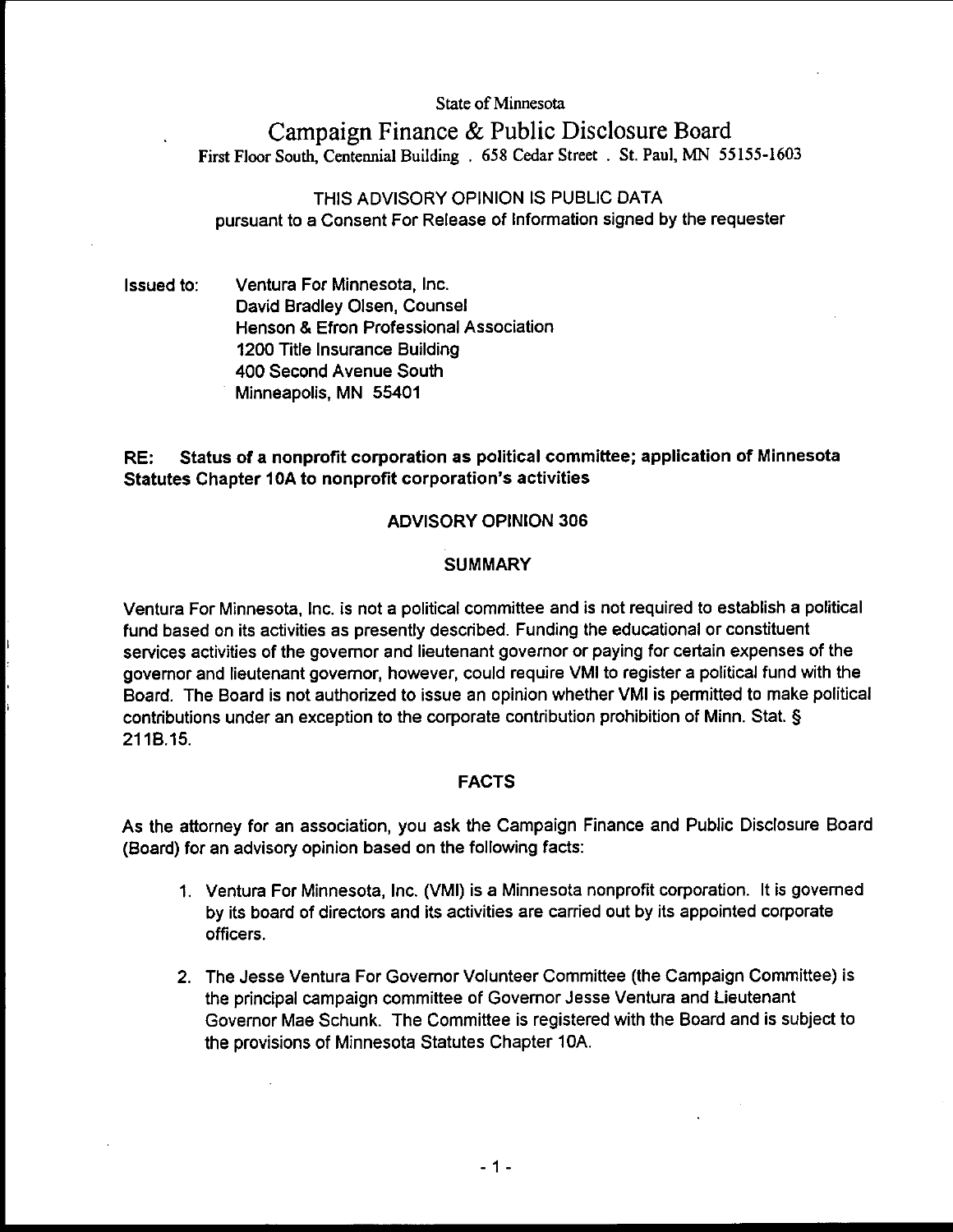- 3. During the course of the last election, the Campaign Committee paid to have certain concepts developed for its use in advertising and campaign materials. These concepts are intellectual properties that the Campaign Committee now owns, including the concept of the Jesse Ventura action figure, the "Thinker" parody, various slogans, and props, such as "Special Interest Man".
- 4. The ability to use the intellectual property rights owned by the committee is dependent on having both the right to the concepts themselves and the separate right to use the name and likeness of Jesse Ventura. The Campaign Committee owns the right to the concepts and was granted the right to use Jesse Ventura's name and likeness for campaign purposes only. Thus, the Campaign Committee does not have the authority to assign to others the right to use the name and likeness of Jesse Ventura for commercial purposes.
- 5. VMI has obtained the intellectual property rights to the concepts (not including the right to use the name and likeness of Jesse Ventura) from the Campaign Committee . VMI believes that it is not required to pay the Campaign Committee any consideration for these rights. However, VMI will abide by the Board's decision in this regard.
- 6. VMI independently obtained a non-exclusive license from Jesse Ventura to use his name and likeness in connection with the concepts and any derivative products developed by VMI.
- 7. One of VMl's purposes is to protect and manage the use of the name and likeness of Jesse Ventura while he is governor. It will do this in part by making efforts to stop the production and distribution of unauthorized Jesse Ventura merchandise. It will also accomplish this purpose by making licensed merchandise available at a reasonable cost to meet the public demand that exists. VMI believes that making licensed merchandise readily available is one of the best ways to eliminate the market for unlicensed products.
- 8. VMI will not engage in the manufacture or sale of any products. Rather, VMI will license the concepts and right to the Ventura name and likeness to manufacturer/ distributors who will be responsible for manufacture and distribution of the products under license. The **manufacturer/distributors** will make the wholesale products available for retail sale.
- 9. VMI has entered into license agreements for the manufacture and sale of sweatshirts, caps, a Jesse Ventura action figure, and other items. Under its license agreements, VMI retains the right to approve product and packaging design. With respect to the action figure. VMI approved a package design that included a replica of a Ventura campaign button containing the text "Jesse Ventura For Governor".
- 10. A representative of VMI brought samples of the action figure and its packaging to the Board's April 9, 1999, meeting. The Board had not previously been informed about the inclusion of the words "Jesse Ventura For Governor" on the packaging and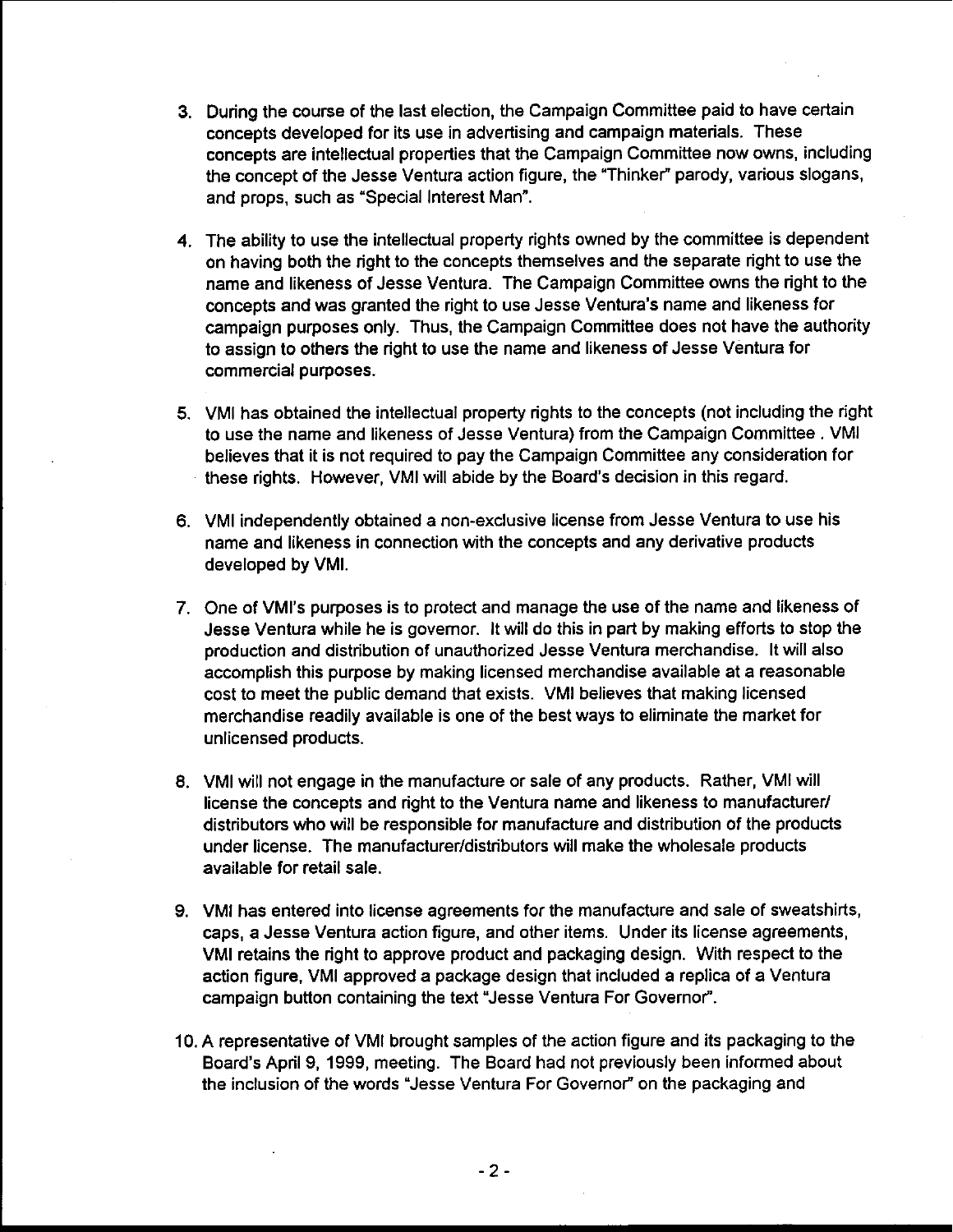expressed concern that the packaging might constitute campaign material. Later that day, VMl's board of directors met to discuss the possible packaging issue.

- 11. VMl's licensee informed VMI that the first shipment of the product was already en route to the purchasers and was legally the property of these purchasers. VMl's licensee later researched the possibility of placing stickers over the button image, but found that retailers would not permit it to do so. Without the retailers' consent, the licensee had no legal right to enter stores or warehouses to change the text on the packaging.
- 12. VMl's licensee changed the packaging text from "Jesse Ventura For Governor" to "Jesse Ventura The Governor", effective for all new orders. All of the packaging with the original text had been used prior to the Board's April 9, 1999, meeting.
- 13. VMI states that it's board approved the packaging with the understanding that the button replica was nothing more than a historical reference, not unlike the references to Jesse having been a Navy Seal or a coach. VMI further states that it did not occur to its board that the sale of the action figure by independent retail outlets might be considered to be for the purpose of influencing a nomination or election as the result of the inclusion of a campaign button replica on the packaging. VMI states that its purpose in approving the packaging was not to influence the future nomination or election of Jesse Ventura as governor.
- 14. VMl's income will result solely from licensing and royalty fees paid by its licensees. All transactions between VMI and its licensees will be based on fair market value.
- 15. VMI will not accept contributions or donations from any individual or association.
- 16. VMI will not make any contribution to any principal campaign committee, political committee or political fund, or party unit, all as defined in Minnesota Statutes Chapter 10A, nor will VMI make any independent expenditure as defined in Minn. Stat. § 10A.01, subd. 10b.
- 17. It is VMl's stated intention, and a term of its articles of incorporation, that it will not engage in political activity. VMI does not intend to do any act for the purpose of influencing the nomination or election of a candidate or promoting or defeating a ballot question.
- 18. VMI will use its income for operating expenses and to engage in charitable activities, including the making of charitable contributions, and to engage in education, civic betterment, and social improvement activities.
- 19. VMI would also like to fund the education and constituent service activities of the governor and lieutenant governor and to pay "the non-personal expenses incurred by the governor and lieutenant governor incidental to and required by their serving in public office". At this time, VMI has not established procedures for making specific decisions regarding the funding of educational or constituent service activities of the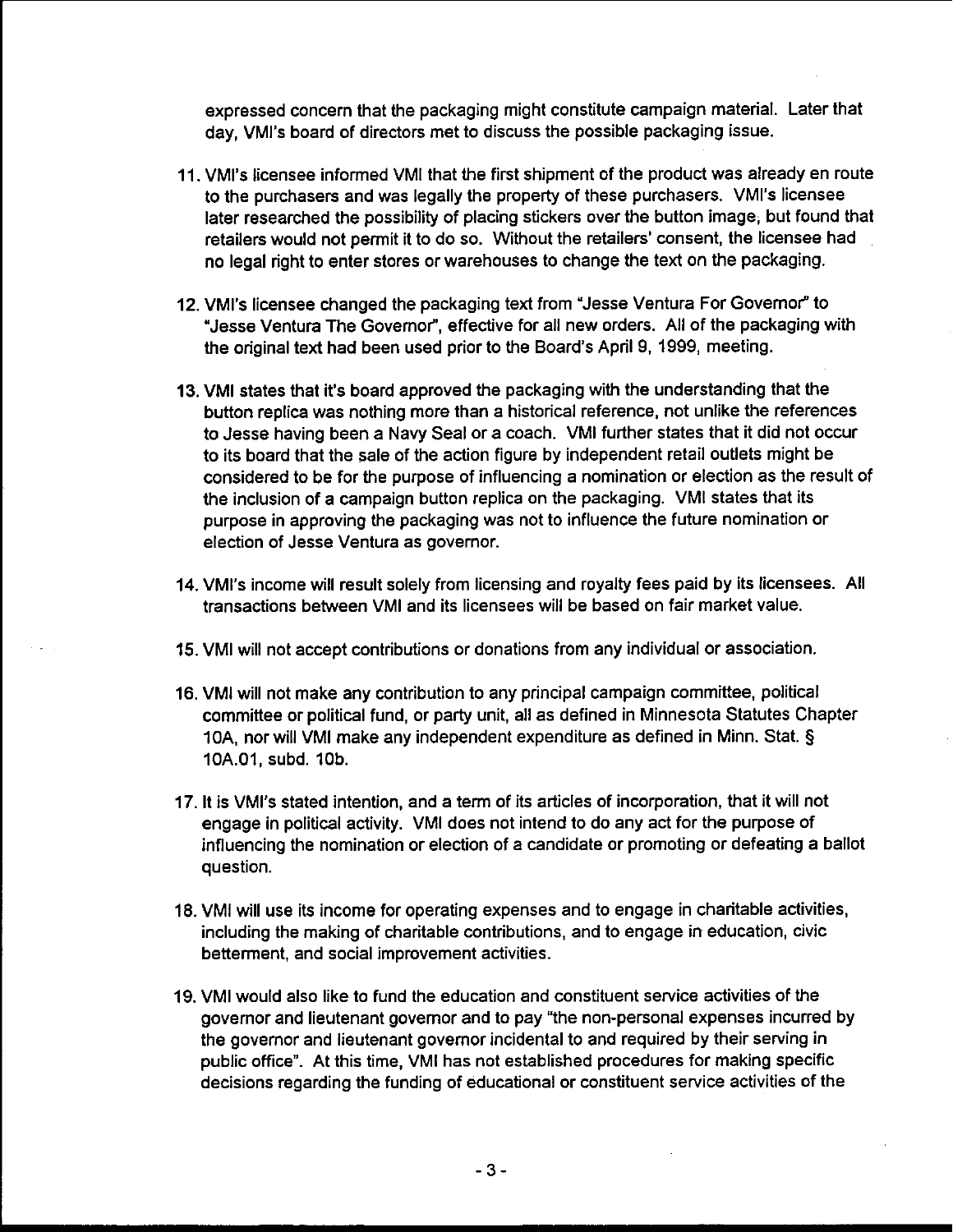governor and lieutenant governor or regarding payment for costs of serving in office, nor has it clearly defined the types of activities or costs that might be funded in these categories.

VMI asks the Board for an opinion regarding the transfer of intellectual property rights from the Campaign Committee to VMI and regarding VMl's activities. The Board has determined that prior to answering those requests, it must consider whether the activities of VMI make it a political committee which would be required to register under and comply with the provisions of Minnesota Statutes Chapter 10A.

ISSUE ONE<br>International Contract of the Contract of the Contract of the Contract of the Contract of the Contract of the<br>International Contract of the Contract of the Contract of the Contract of the Contract of the Contract Do the activities of Ventura For Minnesota, Inc. make it a political committee as defined in Minn. Stat. **5** 10A.O1, subd. 15, or require it to register a political fund as defined in Minn. Stat. **<sup>5</sup>**. 10A.01, subd. 167

**I** OPINION<br>I Constitution of the constitution of the constitution of the constitution of the constitution of the constitution<br>I Constitution of the constitution of the constitution of the constitution of the constitution The activities of Ventura for Minnesota, Inc., as described in the facts, do not make it a political committee under Minn. Stat. **5** 10A.O1, subd 15. However, its future activities may require it to establish and register a political fund under Minn. Stat. **5** 10A.O1, subd. 16, and Minn. Stat. **55**  10A.12 and 10A.14.

> Minn. Stat. **5** lOA.01, subd. 15, defines a political committee as 'any association . . . whose major purpose is to influence the nomination or election of a candidate or to promote or defeat a ballot question." The definition depends on whether the major purpose of VMI is to influence the nomination or election of a candidate. In making that determination, the Board has considered the written materials submitted by VMI, as well as the testimony of VMI representatives at the Board's meetings of February 26, 1999, and June 14, 1999.

> While VMI has multiple purposes, the Board concludes that its major purposes are those asserted by VMI. Those major purposes are to protect and manage the use of the name and likeness of Jesse Ventura while he is in office and to use its income for charitable, educational, civic, and social projects.

> Because the Board concludes that VMI is not a political committee, VMI is not required to register with the Board or report any of its financial activities to the Board. However, even though its 'major" purpose is not to influence the nomination or election of a candidate, it is possible that VMI will engage in certain more limited activities that are, in fact, to influence the nomination or election of the governor. In such a case, VMI will be required to establish a political fund and make its political expenditures through that fund.

> VMI suggests that since the next gubernatorial election will not occur until the year 2002, its expenditures prior to that year can never be considered to be for the purpose of influencing the nomination or election of the governor. However, Governor Ventura is a "candidate" under Minn. Stat. **5** 10A.O1, subd. 5, until he terminates his principal campaign committee. Expenditures to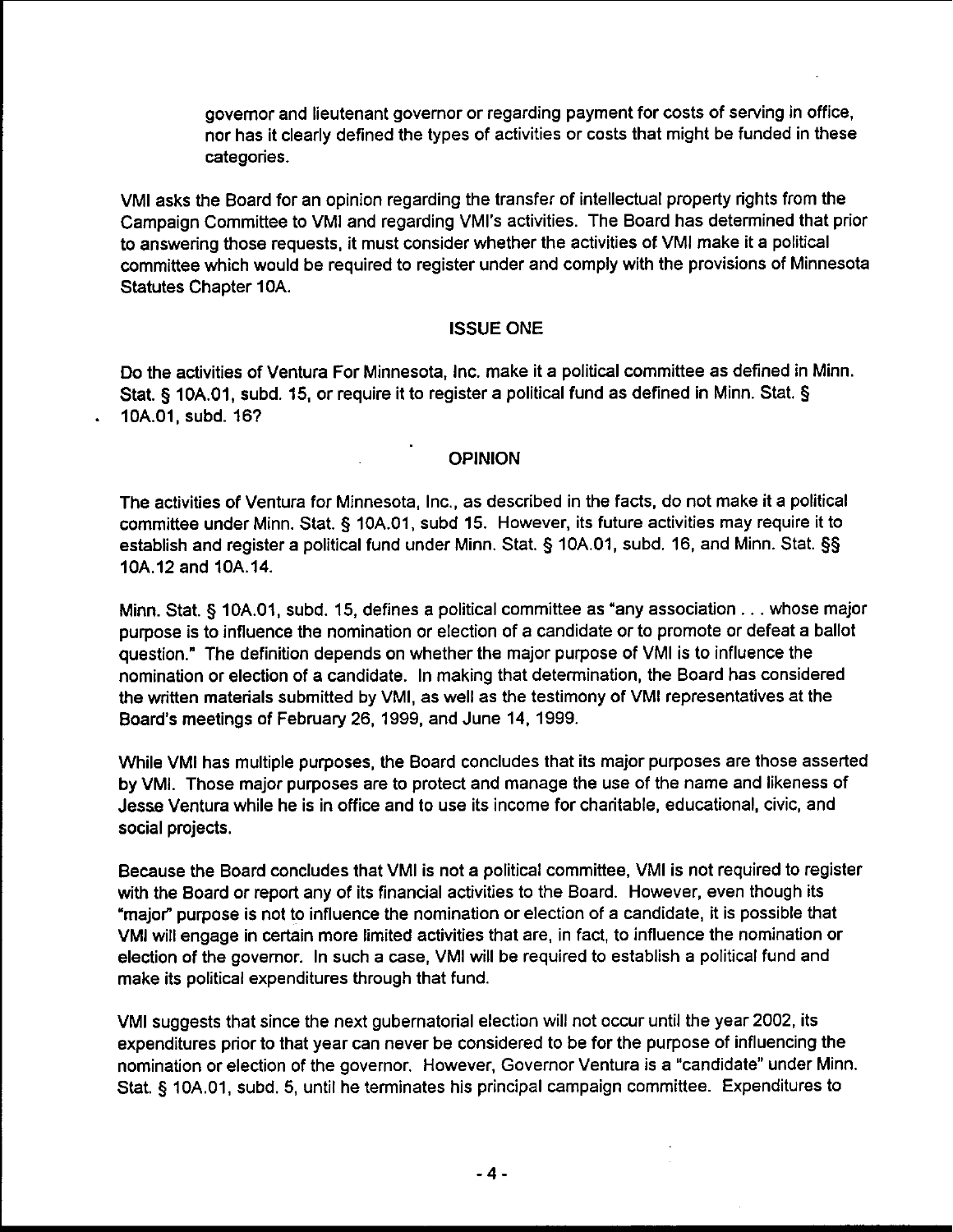influence the nomination or election of a candidate may be made throughout an election cycle. Therefore, it is possible that certain of VMI's expenditures could be considered to be for the purpose of influencing the governor's nomination or election even if those expenditures occur prior to the actual election year.

At this time, VMI has not established procedures for making specific decisions regarding the provision of funding for education or constituent services activities of the governor and lieutenant governor or payment for certain expenses of the governor and lieutenant governor, nor has it clearly defined the types of activities or costs that might be funded in these categories.

Without specific facts, the Board is unable to advise VMI whether any funding of education or constituent services activity or payment of expenses of the governor and lieutenant governor would be considered to be for the purpose of influencing the nomination or election of the governor. If such funding or payments are considered to be for the purpose of influencing the nomination or election of the governor, VMI would be required to establish and register a political fund, which would report to the Board, and to make the payments from that fund.

VMI expects to request a further advisory opinion when it has developed its procedures and plans regarding these matters.

## ISSUE TWO

Does the inclusion of the text 'Jesse Ventura For Governor" on some of the action figure packages result in a requirement that VMI register a political fund with the Board?

## **OPINION**

The approval of inclusion of the text 'Jesse Ventura For Governor" on the first run of packaging for the action figures was not "for the purpose of influencing the nomination or election" of Jesse Ventura. Therefore, VMI is not required to register a political fund with the Board as a result of that approval.

In the "Issue One" section of this opinion, the Board concluded that the major overall purpose of VMI was not to influence the nomination or election of a candidate. That meant that VMI as a whole was not a political committee. However, the Board noted that even an association that is not a political committee might engage in limited activities to influence the nomination or election of a candidate. If it does so, the association must form a political fund through which it conducts those political activities.

An entity is brought under the regulation of Minnesota Statutes Chapter 10A when it engages in activities that are "for the purpose of influencing the nomination or election of a candidate". The definitions of "political committee", "political fund", 'contribution", and "expenditure" all depend on the "purpose" of the action undertaken. The Board presumes that any action that may have as its logical result the influencing of the nomination or election of a candidate is done for that purpose. In most cases, this presumption results in an accurate conclusion. However, this presumption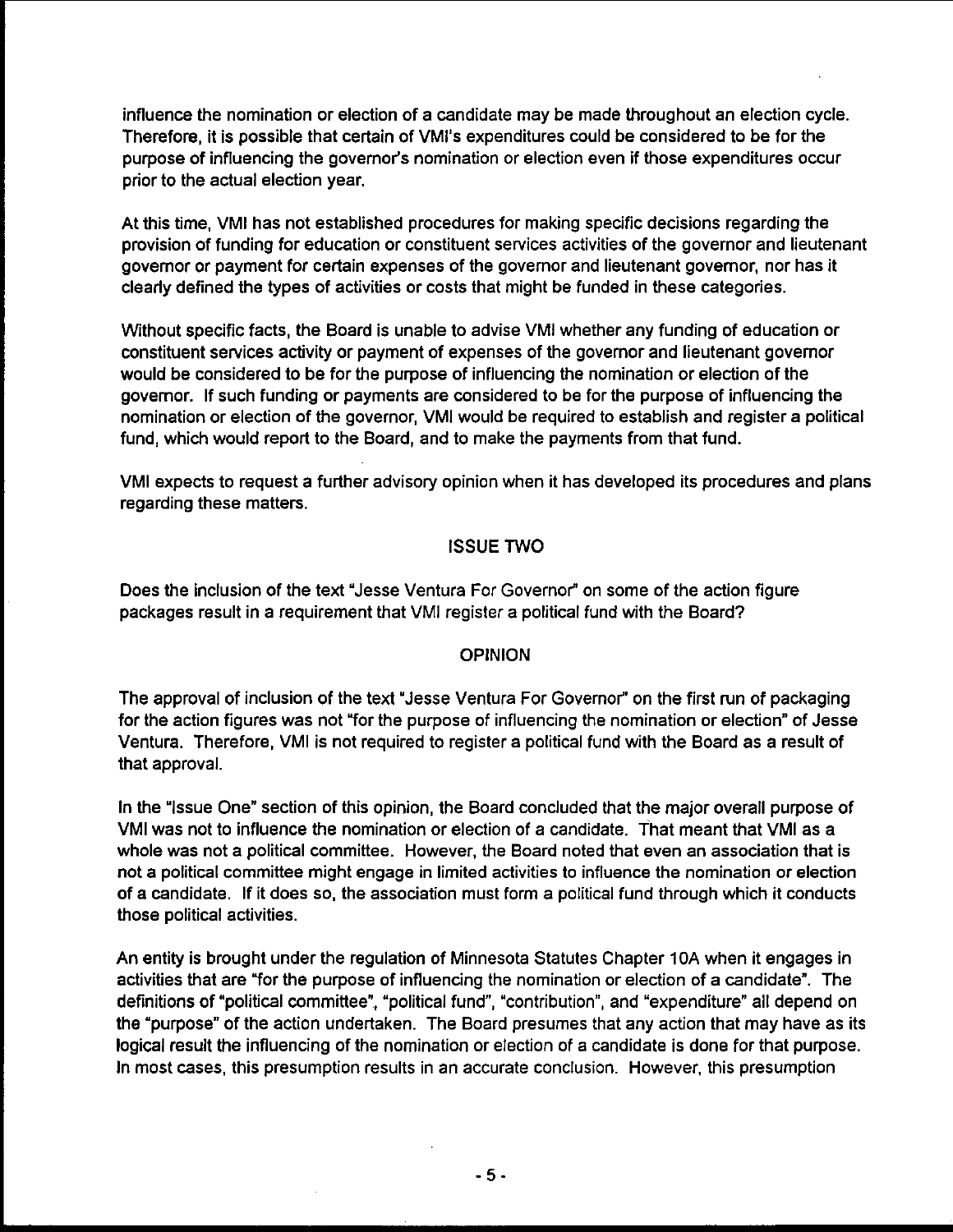may be contradicted by facts shown by the association, in which case, the Board will determine the association's "purpose" based on all of the evidence.

In concluding that VMl's packaging decision was not for the purpose of influencing the nomination or election of Jesse Ventura the Board considered the written statements and testimony of VMI representatives concerning VMl's motive and understanding in approving the packaging. The Board also considered VMl's reaction when the issue was raised. The initial reaction, at the April 9, 1999, Board meeting was one of surprise at the possibility that the packaging might be considered campaign material. VMl's subsequent reaction was to have the text changed on future packaging and to explore ways to change existing packaging that was already en route to stores.

The Board believes that inclusion of the button replica on the packaging is not likely to influence the 2002 gubernatorial election. This lack of influence is consistent with the VMl's assertion that the packaging design was not for the purpose of influencing the nomination or election of a candidate. These facts, along with VMl's prompt action to change the packaging after the question was raised do provide support for the conclusion that approval of the text was not for the purpose of influencing the nomination or election of Jesse Ventura.

This opinion is limited to the present facts before the Board. It does not address any theoretical or real fact situation that may exist in the future as the 2002 elections draw closer.

### ISSUE THREE

May the Campaign Committee convey the intellectual property rights to VMI without consideration?

#### **OPINION**

Minnesota Statutes Chapter 10A does not include any provision that would permit a principal campaign committee to give away its assets without consideration. The Board is unaware of any other applicable statute, with the exception of the provision for charitable contributions of up to \$50 per year permitted in Minnesota Statutes Chapter 21 18.

Minn. Stat. **5** 10A.24 requires that a terminating committee dispose of its physical assets at fair market value. The Board recognizes that this provision is not directly applicable to a nonterminating committee or to an intellectual property asset. However, the Board concludes that the principle of receiving fair market value should be applied to the transfer of any asset by any committee, unless the some other statute specifically governs the transaction.

Unless VMI and the Campaign Committee determine that some statute outside the Board's jurisdiction governs the transaction, VMI must pay the Campaign Committee the fair market value of the assets transferred. The parties must determine fair market value based on all of the factors that would be used in a similar transaction between unrelated parties. The Board assumes that this determination will include consideration of the cost to the Campaign Committee of having the concepts created, the Committee's retained rights, if any, to use the concepts in the future, and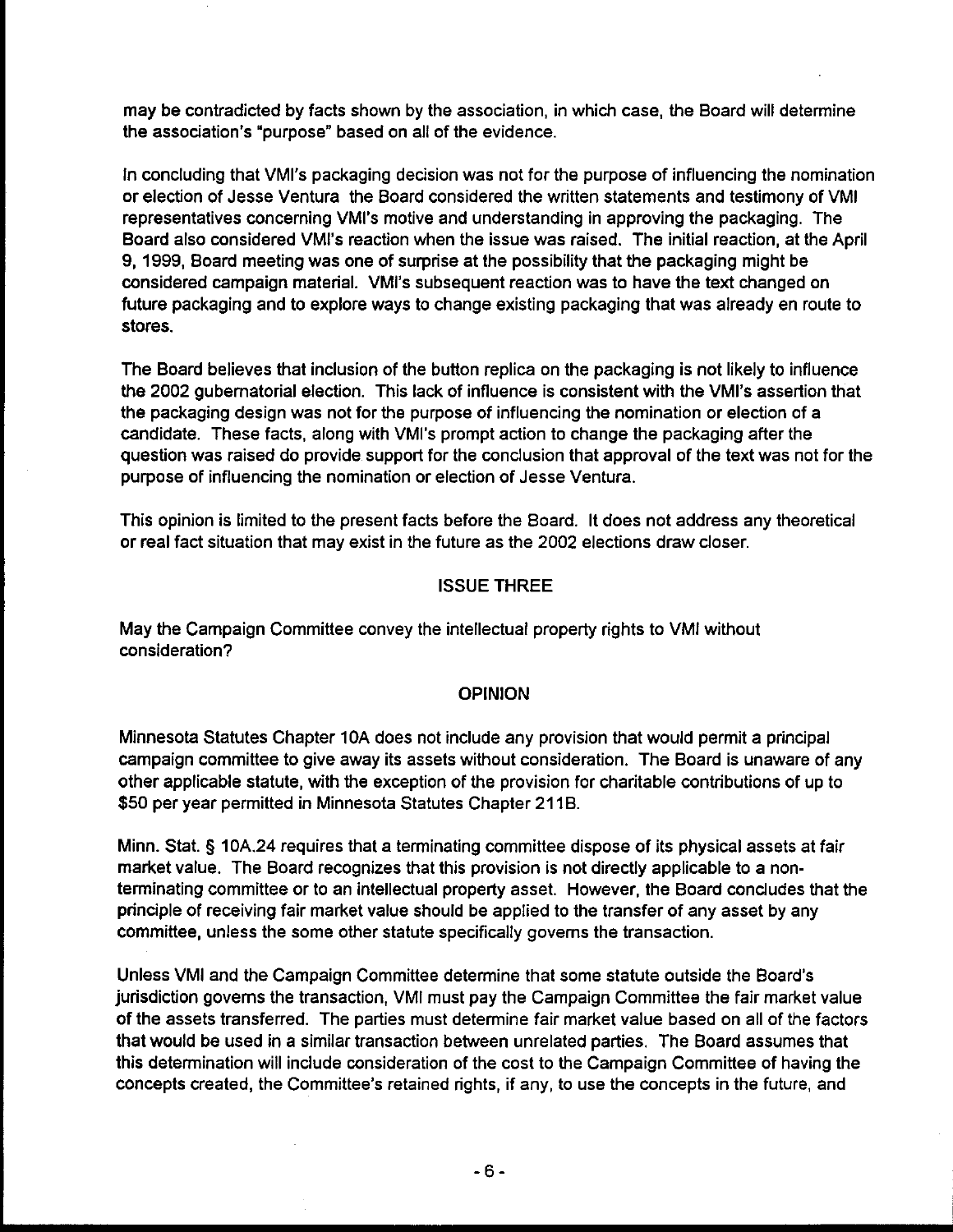the fact that the Committee's transfer to VMI does not include the right to use the name and likeness of Jesse Ventura; a right that VMI has independently obtained from Jesse Ventura himself.

VMI must pay the Campaign Committee the determined value and the Campaign Committee must report the payment as miscellaneous income from the sale of an asset.

## ISSUE FOUR

Do licensing and royalty fees paid to VMI constitute contributions under Minnesota Statutes Chapter IOA?

### OPINION

Licensing and royalty fees paid to VMI are not contributions under Minnesota Statutes Chapter 10A. Under the stated facts, VMI itself is not a political committee or political fund. It does not intend to accept money within the definition of a contribution under Minn. Stat. § 10A.O1, subds. 7 and 7a.

### ISSUE FIVE

Does money spent by VMI for its stated purposes constitute corporate political contributions? If so, do the contributions fall within the nonprofit corporation exception to the general prohibition of Minn. Stat. § 211B.15 on corporate contributions?

#### OPINION

VMl's expenditures for charitable purposes do not constitute political contributions. On the limited facts available, it also does not appear that its expenditures for educational, civic, or social projects would constitute political contributions. Without additional facts, the Board is unable to issue an opinion whether payment for education or constituent service activities of the governor and lieutenant govemor or certain expenses of the govemor and lieutenant governor will constitute political contributions.

It is VMl's position that even if certain of its expenditures constitute political contributions, they are not prohibited by Minn. Stat. § 21 18.15, which generally prohibits corporate contributions.

The Board's jurisdiction does not include interpretation of Minn. Stat. § 21 18.15. The Board is charged only with informing its clients of the existence of the statute and its regulation of corporate contributions. Therefore, the Board cannot advise whether any political contribution made by VMI falls within an exception to the general prohibition applicable to corporate contributions.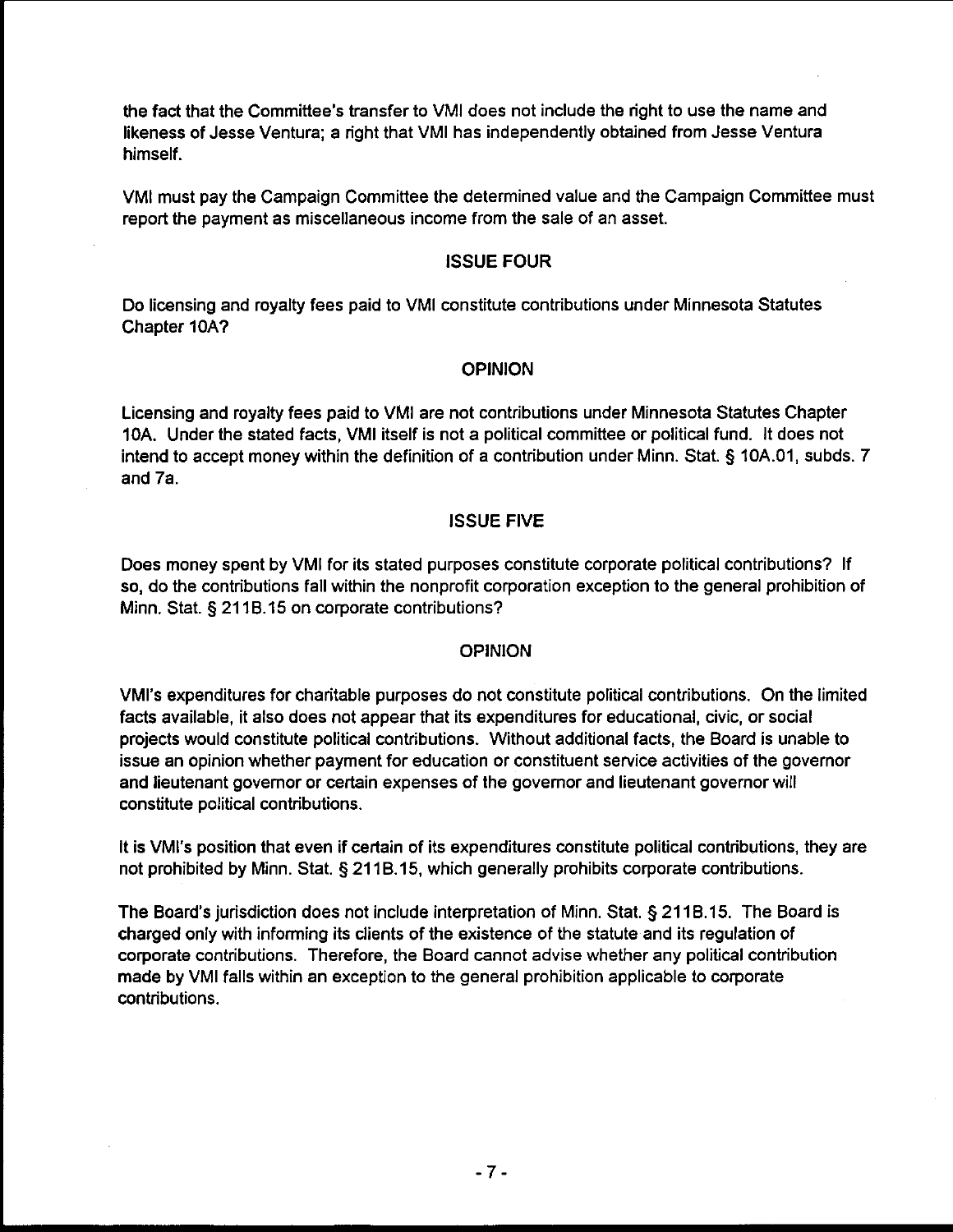#### ADDENDUM

VMI also asks the Board for an opinion that licensing and royalty fees paid to VMI do not constitute prohibited corporate contributions under Minn. Stat. § 2118.15. Minnesota Statutes Chapter 21 1B is not within the Board's jurisdiction and the Board cannot issue an opinion on its application.

 $6/14/$ Issued:

Campaign Finance and Public Disclosure Board

#### CITED STATUTES

## Minnesota Statutes **glOA.01** Definitions ...

Subd. 7. Contribution. "Contribution" means a transfer of funds or a donation in kind. Contribution includes any loan or advance of credit to a political committee, political fund, or principal campaign committee, which loan or advance of credit is (a) forgiven, or (b) paid by an individual or an association other than the political committee, political fund, or principal campaign committee to which the loan or advance of credit is made. If an advance of credit or a loan is forgiven or paid as provided in this subdivision, it is a contribution in the year in which the loan or advance of credit is made.

A contribution made for the purpose of defeating a candidate is considered made for the purpose of influencing the nomination or election of that candidate or any opponent of that candidate.

Contribution does not include services provided without compensation by an individual volunteering personal time on behalf of a candidate, ballot question, political committee or political fund, or the publishing or broadcasting of news items or editorial comments by the news media.

Subd. 7a. Transfer of funds. "Transfer of funds" or "transfet' means money or negotiable instruments given by an individual or association to a political committee, political fund, or principal campaign committee for the purpose of influencing the nomination or election of a candidate or for the purpose of promoting or defeating a ballot question.

Subd. 7b. Donation in kind. "Donation in kind" means anything of value other than money or negotiable instruments given by an individual or association to a political committee, political fund, or principal campaign committee for the purpose of influencing the nomination or election of a candidate or for the purpose of promoting or defeating a ballot question. Donation in kind indudes an approved expenditure.

Subd. 10a. Approved expenditure. "Approved expenditure" means an expenditure made on behalf of a candidate by an entity other than the principal campaign committee of that candidate, which expenditure is made with the authorization or expressed or implied consent of, or in cooperation or in concert with, or at the request or suggestion of that candidate, the candidate's principal campaign committee or the candidate's agent. An approved expenditure is a contribution to that candidate.